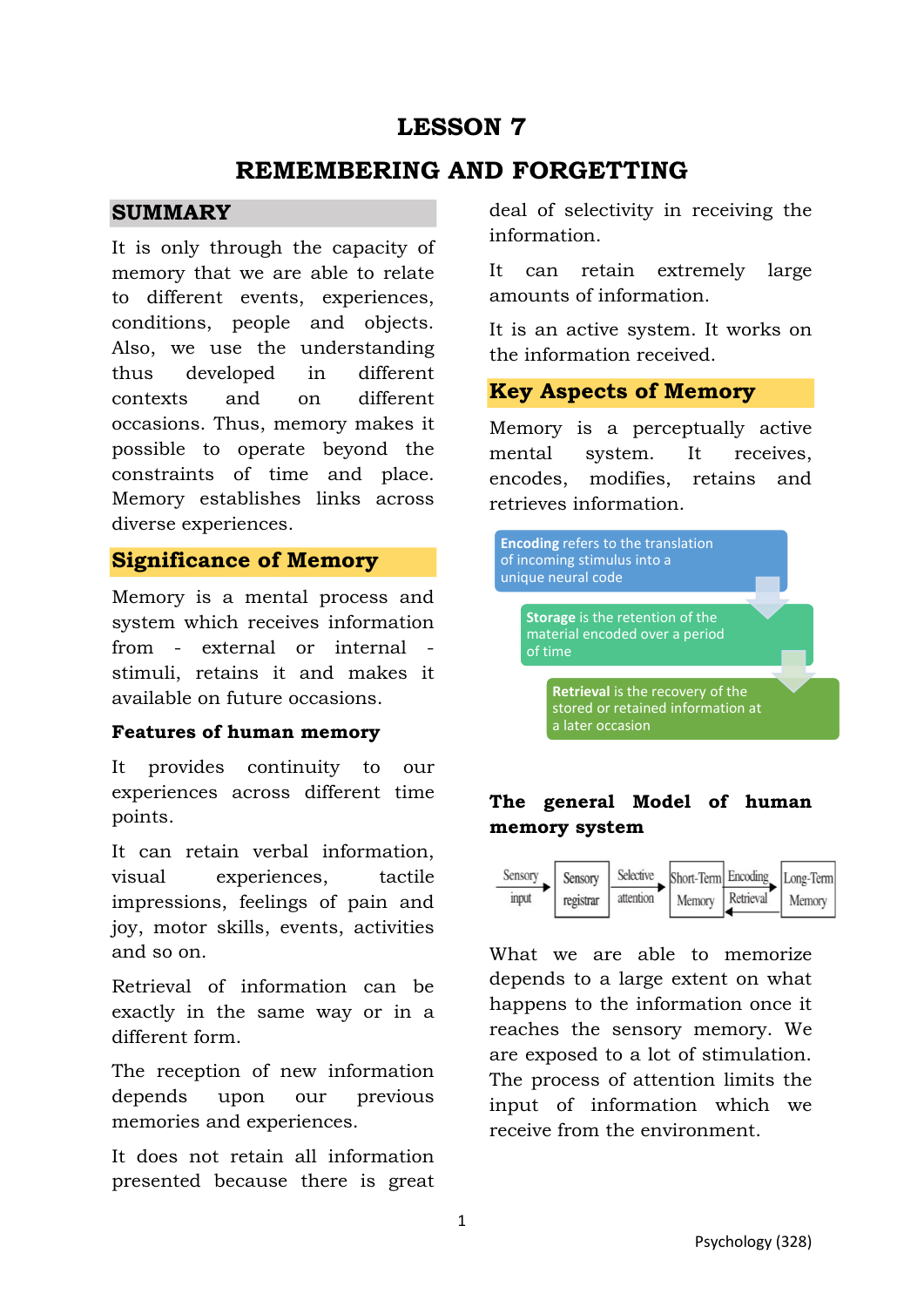# **Short-term memory (STM) and Long-term memory (LTM)**

The three subsystems – Sensory memory, STM and LTM are interrelated.

The nature and functioning of STM and LTM are different. The distinction may be made in terms of capacity, duration, type of information retained, and the causes of forgetting.



**Eyewitness Memory** - It has been found that we always actively process our memories and try to fit them in the schemata and beliefs that we hold about the situation. It is only when we look at the overall meaning and context of a memory that we can really judge about the accuracy of accounts.

**Autobiographical memory -** This kind of memory refers to people's memory for their own personal experiences. The studies indicate that autobiographical memory is organized at three different levels – **lifetime period, general events**  and **event-specific knowledge**.

**Measurement of retention –** two types of measures:

- i) **Explicit measures –** it requires that a person must remember some given information that is stored in memory. E.g. – Recall and Recognition.
- **ii) Implicit measures** in this a person has to perform some tasks in which no deliberate or intentional effort is made to retrieve from memory. E.g. – word completion, priming tasks.

### **Causes of Forgetting**

(i) **Decay of memory traces** - It is a common experience that memories of many events and experiences become "dim" over time.

(ii) **Interference** - the blocking of learning or of memory [retrieval](https://dictionary.apa.org/retrieval) by the learning or remembering of other conflicting material. It is of two types:

| Retroactive                                                                                       | Proactive                                                                            |
|---------------------------------------------------------------------------------------------------|--------------------------------------------------------------------------------------|
| • occurs, when the<br>current information<br>interferes with<br>what has been<br>retained earlier | • earlier information<br>in the memory<br>interferes with the<br>current information |
|                                                                                                   |                                                                                      |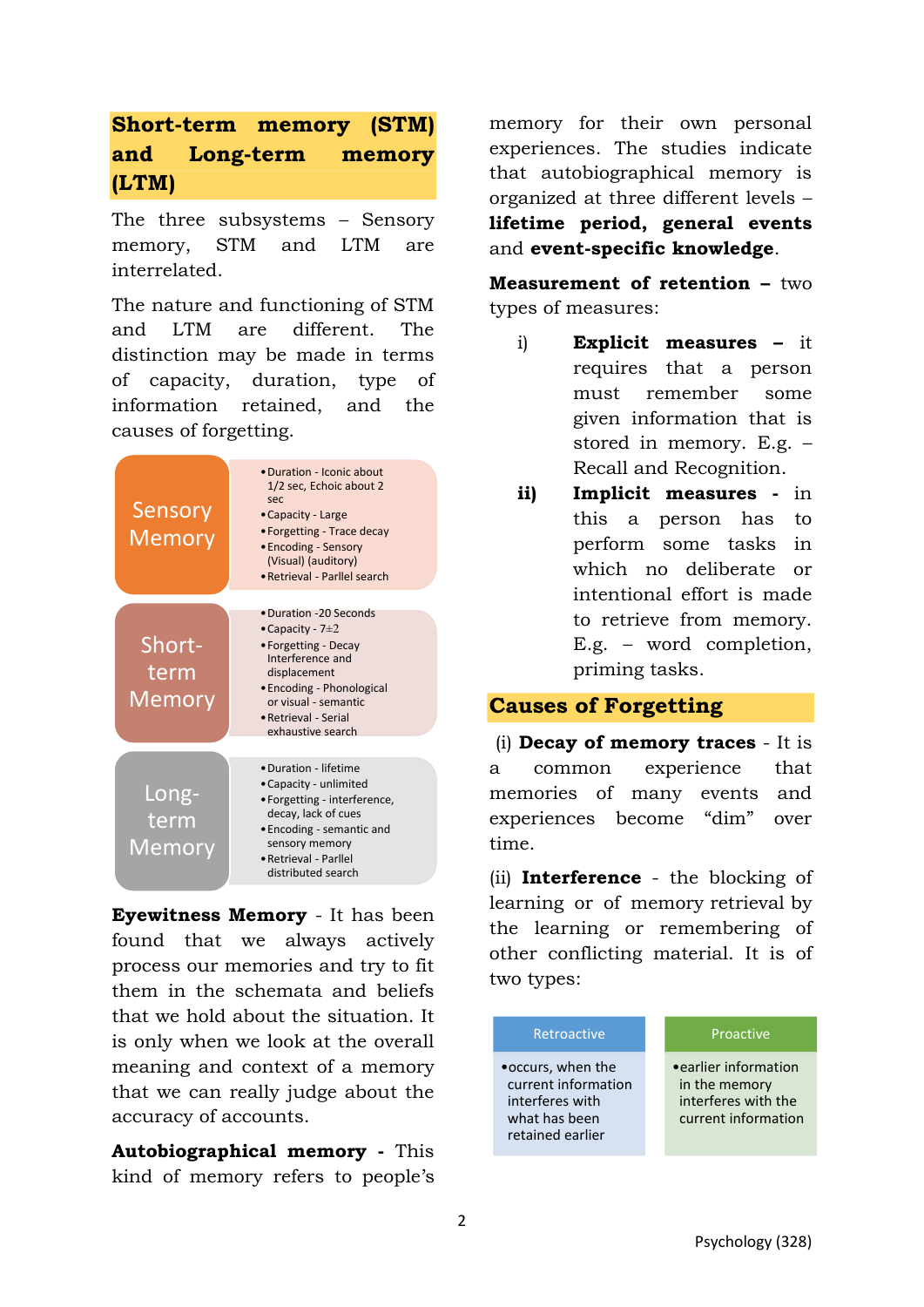(iii) **Motivation** - We may exclude memories or push them out of consciousness if we do not like them. Freud called this process **repression**. Also, there is a strong tendency to remember incomplete tasks more than completed tasks. This has been termed as **Zeigarnik effect**.

(iv) **Retrieval failure** - Absence or non-availability of retrieval cues at the time of recall. The changes in context associated with physical and mental states from the occasion of learning (encoding) to recall (retrieval) often result in poor retention scores.

### **Memory as a Constructive Process**

The reproduction of memories is found to be constructive in nature. The constructive nature of memory is evident when we recall some event. If you compare recollections of the story of a movie which you and your friends have seen, you will notice how differently people have constructed the same story. It seems that recall is always a combination of retrieval and reconstruction. The three main tendencies are sharpening, levelling and assimilation.

## **Ways of Enhancing Memory**

The study of memory aids and related techniques is called **mnemonics**. Some of the techniques used in improving memory are listed below:

- 1. **Organization** While preparing for learning a learner needs to organize the material in some form. Such an organization may help by creating a natural context and provide relevant cues while retrieving the learned material.
- 2. **Concentration** focusing attention on the material while processing we can increase the probability of storage and recall.
- 3. **Method of Loci** this technique uses associations with place or task. The visualization of the same provides cues for recalling the task.
- 4. **Recoding** While dealing with non-meaningful material one may recode the items to be remembered in a more meaningful manner. Recoding may take many forms. For example, people may use the first letter of all the items and make a sentence. This kind of narrative structure works as a cue.

### **Do you know?**

The stage model of memory (Sensory memory, STM, LTM) was given by **Richard Atkinson** and **Richard Shiffrin** in **1968.** 

**Hermann Ebbinghaus** pioneered the experimental study of memory and gave the Forgetting curve also.